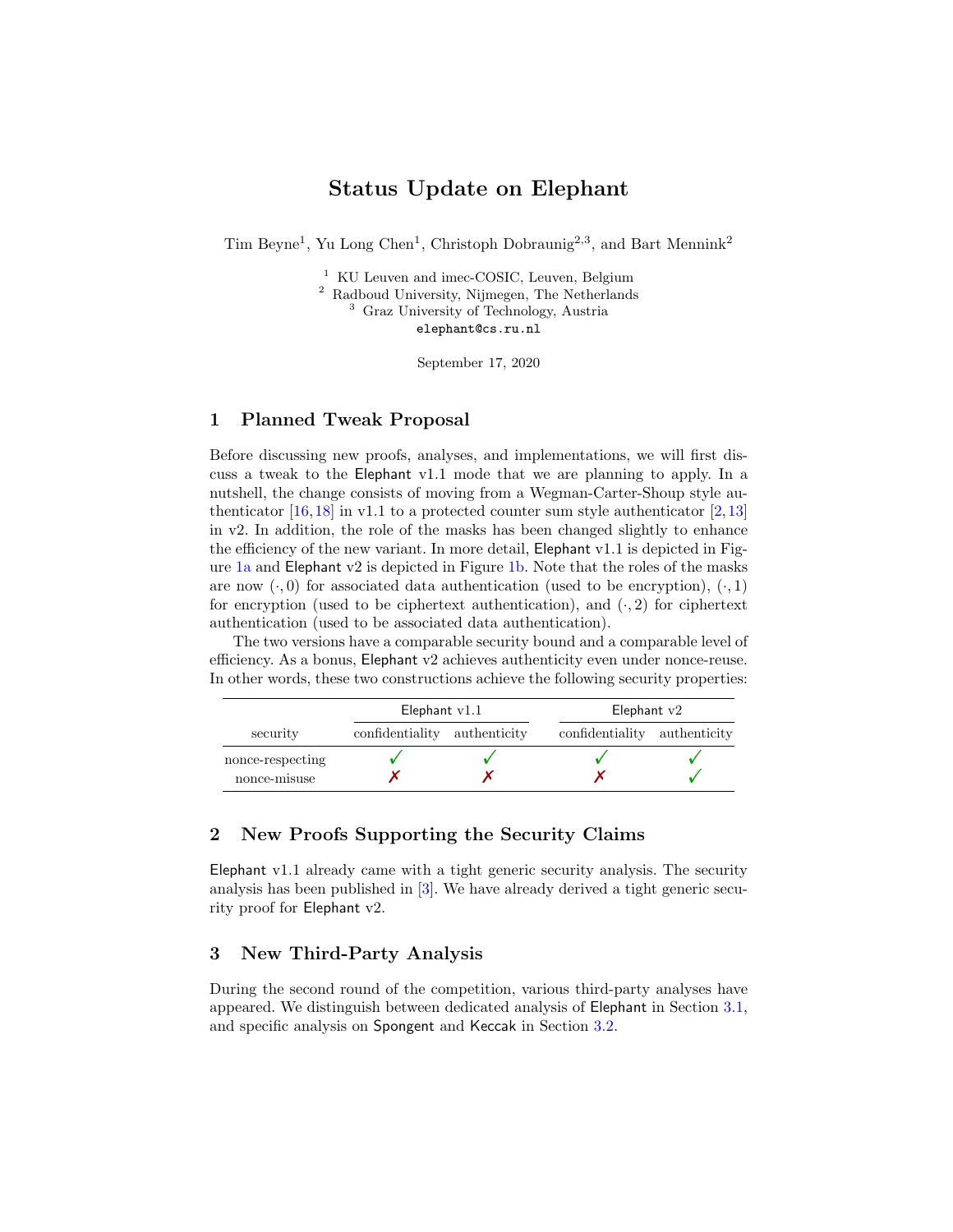<span id="page-1-0"></span>

<span id="page-1-1"></span>Fig. 1: Depiction of Elephant v1.1 and v2. For the encryption part (top): message is padded as  $M_1 \dots M_{\ell_M} \stackrel{\cdot n}{\leftarrow} M$ , and ciphertext equals  $C = [C_1 \dots C_{\ell_M}]_{|M|}$ . For the authentication part (bottom): nonce and associated data are padded as  $A_1 \dots A_{\ell_A} \stackrel{\cdot n}{\leftarrow} N||A||1$ , and ciphertext is padded as  $C_1 \dots C_{\ell_C} \stackrel{\cdot n}{\leftarrow} C||1$ .

### <span id="page-1-2"></span>3.1 Dedicated Analysis

Zhou et al. [\[20\]](#page-4-5) derived an interpolation attack against round-reduced Keccakf, and applied it to Delirium. Their analysis targets a round-reduced version of the encryption of Delirium, where the number of rounds of the used variant of the Keccak permutation is reduced from the specified 18 rounds to 8 rounds. The time complexity of the attack is estimated as  $2^{98.3}$  XOR operations, the memory complexity is  $2^{70}$  bits, and the required amount of data  $2^{70}$  blocks. The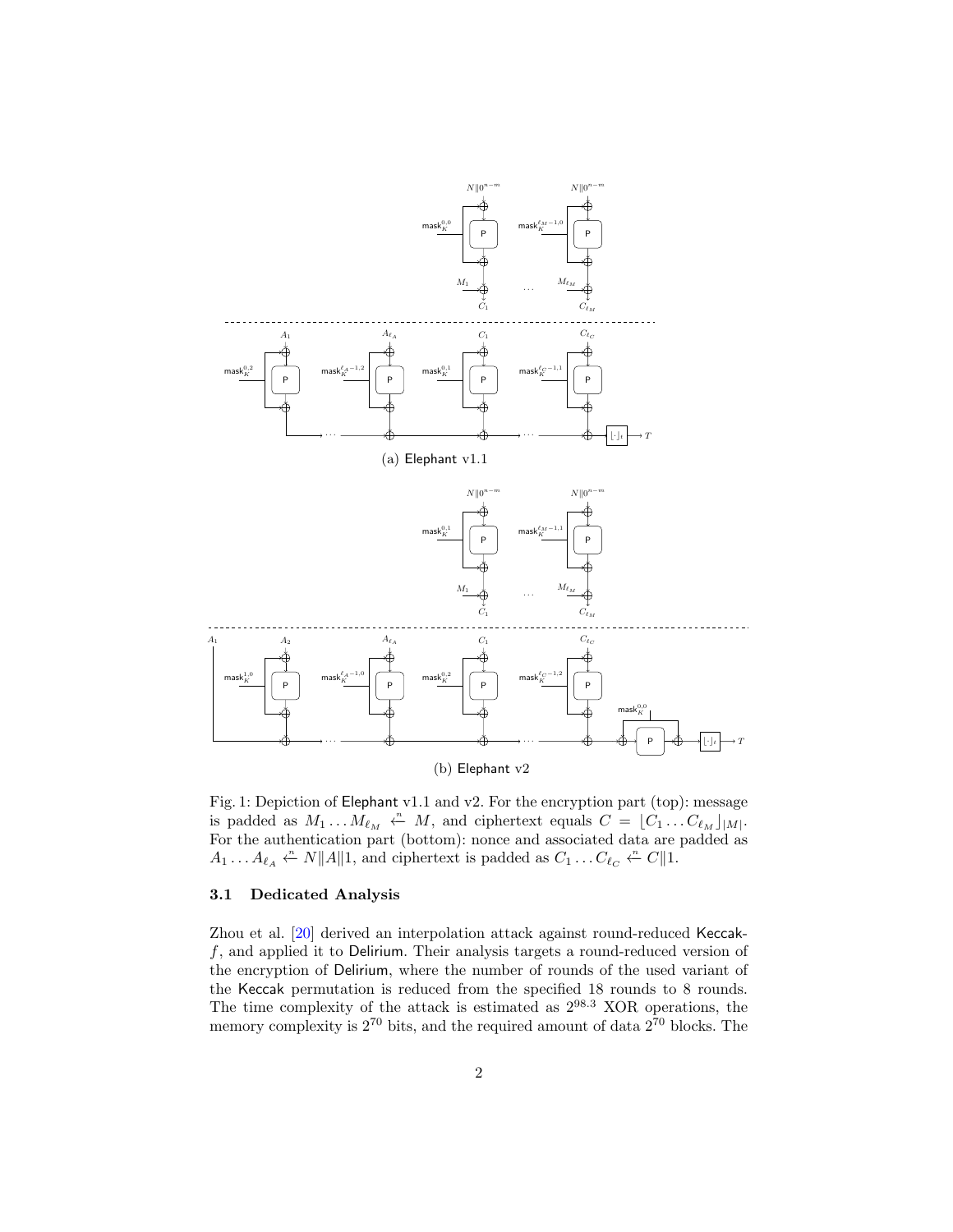attack makes use of the fact that an affine space of dimension 65 sums to zero after 6 rounds, which are then followed by 2 rounds for key recovery. Since the encryption of Elephant v1.1 and Elephant v2 are the same (the sole change is in the authentication), the analysis is applicable in a similar manner. We note that algebraic attacks on 8-round Delirium were anticipated in §5.3 of the Elephant specification.

#### <span id="page-2-0"></span>3.2 Spongent and Keccak Permutation

One new article investigating the strength of the Spongent permutation has appeared [\[17\]](#page-4-6). This article only considers round-reduced versions of the Spongent permutation itself. It forms no threat to Dumbo and Jumbo (neither v1.1 nor v2). Furthermore, various works investigating the strength of the Keccak permutation have appeared  $[4,6-12,14,19]$  $[4,6-12,14,19]$  $[4,6-12,14,19]$  $[4,6-12,14,19]$  $[4,6-12,14,19]$ . These only consider round-reduced versions of the Keccak permutation or usage of this permutation in different modes. They form no threat to Delirium (neither for v1.1 nor for v2).

### 4 New Implementations

This section summarizes new results related to the implementation of Elephant. In Section [4.1,](#page-2-1) the impact of the proposed changes in Elephant v2 is discussed. Section [4.2](#page-2-2) discusses a new reference implementation of Delirium which exploits parallelization. Third-party implementation results are discussed in Section [4.3.](#page-3-0)

#### <span id="page-2-1"></span>4.1 Impact of the Changes in Elephant v2

The impact of the changes from Elephant v1.1 to Elephant v2 on existing implementations should be minimal. The final permutation call cannot be parallelized, which could have a limited impact on the performance for certain message lengths. This is only a concern for implementations that process the associated data and message in parallel when possible.

### <span id="page-2-2"></span>4.2 New Parallel Reference Implementation

As a proof of concept, we have released an additional parallelized reference im-plementation for Delirium.<sup>[4](#page-2-3)</sup> A similar implementation will be included in the updated reference code package for Elephant v2. The new implementation processes up to eight blocks in parallel using an optimized parallel Keccak-f[200] implementation. The Keccak- $f[200]$  implementation was generated using the Keccak-Tools package, by making suitable modifications to the Keccak-f[1600] parameters. Thus, the same strategy can be directly applied to obtain implementations with varying levels of parallelism suited to the target word size.

Unsurprisingly, the new parallel reference implementation is significantly faster than the standard reference implementation. For example, for moderately

<span id="page-2-3"></span><sup>4</sup> Available at <https://github.com/TimBeyne/Elephant>.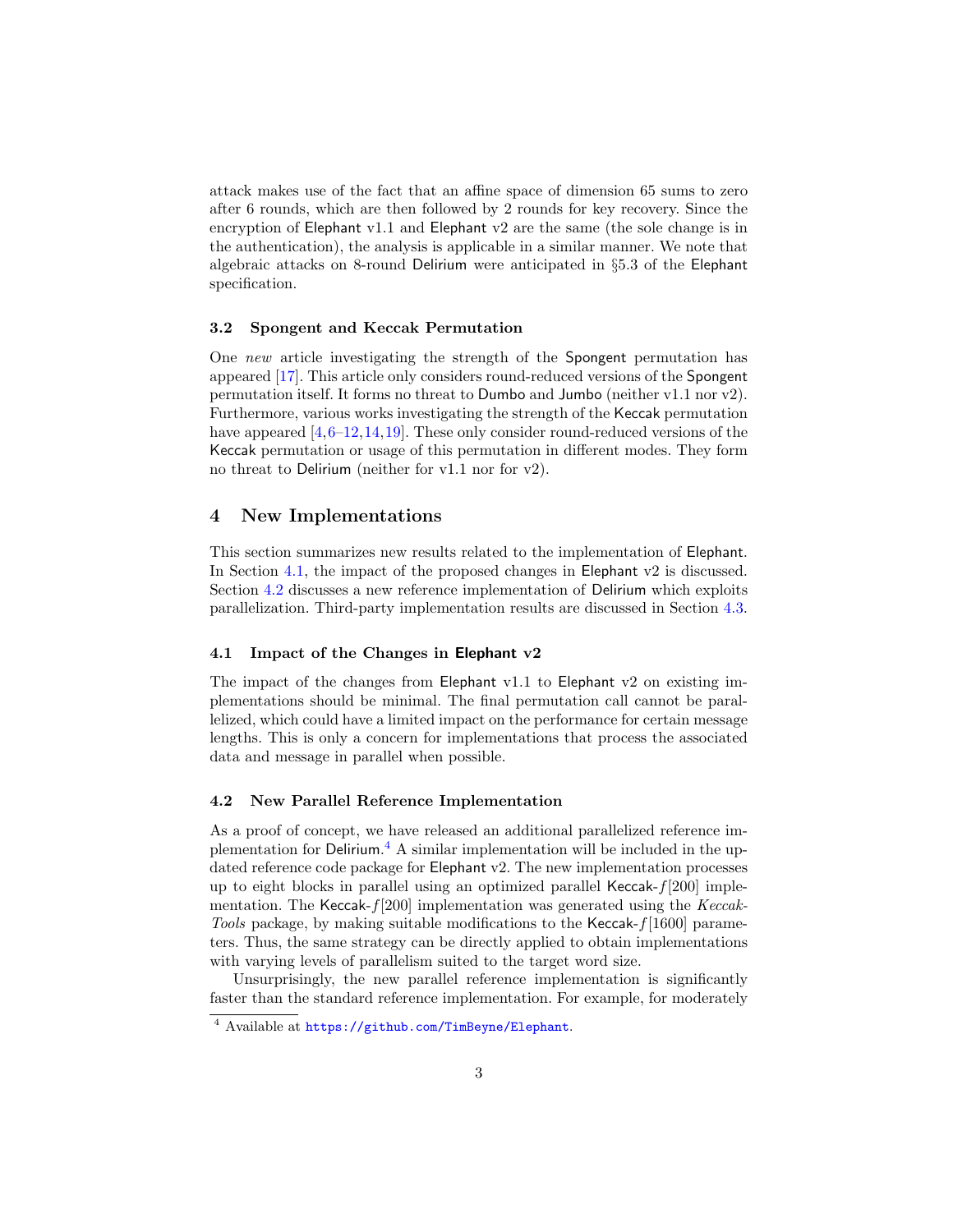long messages, speedups between around 8 and 80 (depending on compilation options) over the standard reference implementation are realized. However, because only the implementation of the primitive has been optimized, we recommend against using the parallel reference implementation for benchmarking purposes. Especially for short messages, this would result in a distorted performance picture. Needless to say, the same applies to the serial reference implementation.

#### <span id="page-3-0"></span>4.3 New Third-Party Implementation Results

A few third-party software implementations have appeared during the second round of the competition. We are not aware of any hardware-implementations of Elephant at this time.

Campos et al. [\[5\]](#page-4-12) provided a C implementation of Delirium which exploits parallelism on platforms with 32-bit words. For messages longer than 64 bytes, their implementation achieves a speedup of about 1.5 to 2 over the original reference implementation. However, we remark that their parallel Keccak- $f[200]$ implementation is based on a reference rather than an optimized implementation. Our own experiments with the new parallel reference implementation suggest that this can have a strong performance impact.

Belaïd et al. [\[1\]](#page-3-1) introduced a tool to automatically generate masked (and unmasked) bitsliced implementations. They apply the tool to several primitives, including Spongent- $\pi$ . Their work illustrates that, despite the hardware-oriented nature of  $S$ pongent- $\pi$ , reasonable software performance can be obtained by means of bitslicing. Due to its inherent parallelism, the Elephant mode is a good match for such implementations. The implementation in [\[1\]](#page-3-1) processes up to eight blocks in parallel, but the target word size (32 bits) would allow increasing this to up to 32 blocks. We also note that there is significant room for improvement in the efficiency of bitsliced implementations of  $S$ pongent- $\pi$ , because alternative representations of Spongent- $\pi$  could be exploited (as for PRESENT [\[15\]](#page-4-13)).

## 5 Target Applications

In general, the target application of Elephant is lightweight cryptography with a small footprint, while still providing the option to speed up using parallel implementations. Note that, indeed, Elephant is the candidate in the competition with the *smallest cryptographic primitive*, while still achieving comparable security. This, together with the different levels of security that the mode achieves, additionally puts Elephant v2 at advantage over the current NIST standards.

### References

<span id="page-3-1"></span>1. Belaïd, S., Dagand, P., Mercadier, D., Rivain, M., Wintersdorff, R.: Tornado: Automatic Generation of Probing-Secure Masked Bitsliced Implementations. In: Canteaut, A., Ishai, Y. (eds.) EUROCRYPT 2020, Part III. LNCS, vol. 12107, pp. 311–341. Springer (2020)